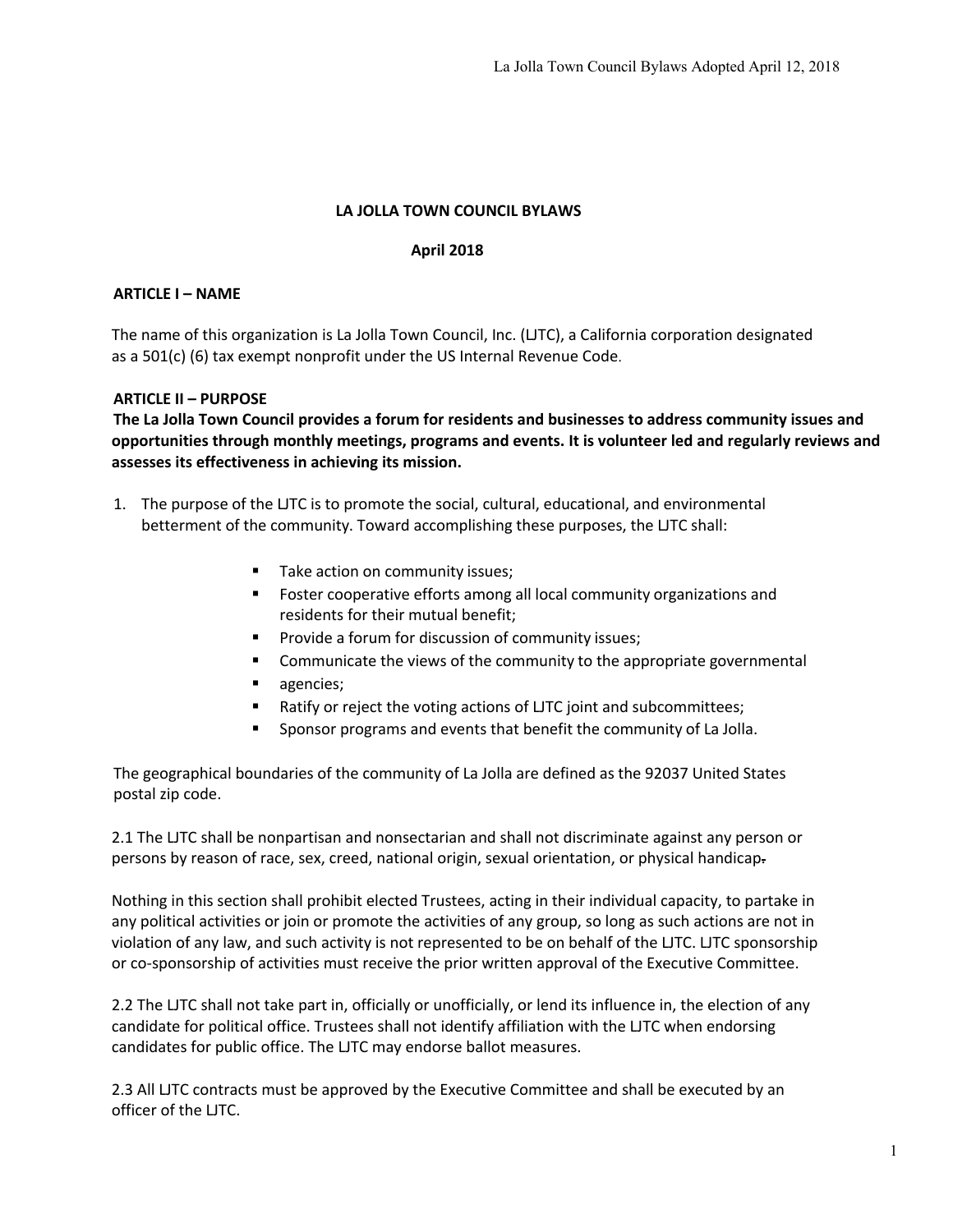2.4 It shall be the duty of the LJTC when reviewing development projects, except where such review is through a consent calendar action, to allow the participation of affected property owners, residents and business establishments.

### **ARTICLE III – MEMBERSHIP**

- 3.1 Any person over 16 years of age, firm, corporation, association, partnership, or estate, whose principal place of residence or principal place of business is in the 92037 Zip Code is eligible for Membership in the Town Council, either as a Resident Member or a Business Member by submitting a membership application and payment of the appropriate membership dues.
- 3.2 Members are entitled to one Vote per Membership for the LJTC Trustee Election and those over 18 years of age are eligible to serve on the Board of Trustees.

## **ARTICLE IV – TRUSTEES**

- 4.1 All powers of the LJTC shall be exercised and affairs controlled by the Trustees (who shall constitute the Directors of the Corporation) consisting of 18 elected Members. Without limiting the generality of the foregoing, the Trustees shall have the following powers:
- 4.1.1 To select and remove all Officers and Trustees of the LJTC, and to prescribe such power and duties for them, consistent with the Articles of Incorporation or these Bylaws.
- 4.1.2 To conduct the affairs and business of the LJTC and to make LJTC policy decisions as well as to make such rules and regulations consistent with law, with the Articles of Incorporation or these Bylaws, as they may deem best.
- 4.1.3 The Trustees shall consider the recommendations of all committees at the monthly meeting and where appropriate, adopt those recommendations as resolutions to be communicated to the public or to government agencies.
- 4.1.4 A budget shall be formally adopted by the Trustees at an Annual-meeting or by electronic approval.
- 4.1.5 Trustees, individually and via Committee participation, shall work to develop, promote, and accomplish the mission of the organization by recruiting new members and Trustees, and by actively participating in, and leading Town Council functions and events.
- 4.2 At each annual Election of Trustees the successors to the Trustees whose terms expire in that year shall be elected to hold office for the term of three years so that the term of office of only 6 Trustees shall expire each year. A Trustee may not be nominated or elected to a term which, if served to completion, would cause the Trustee to serve more than six (6) consecutive years. Only after an absence of one year a former Trustee who has served a full 6-year term may be nominated or reelected to fill a vacancy.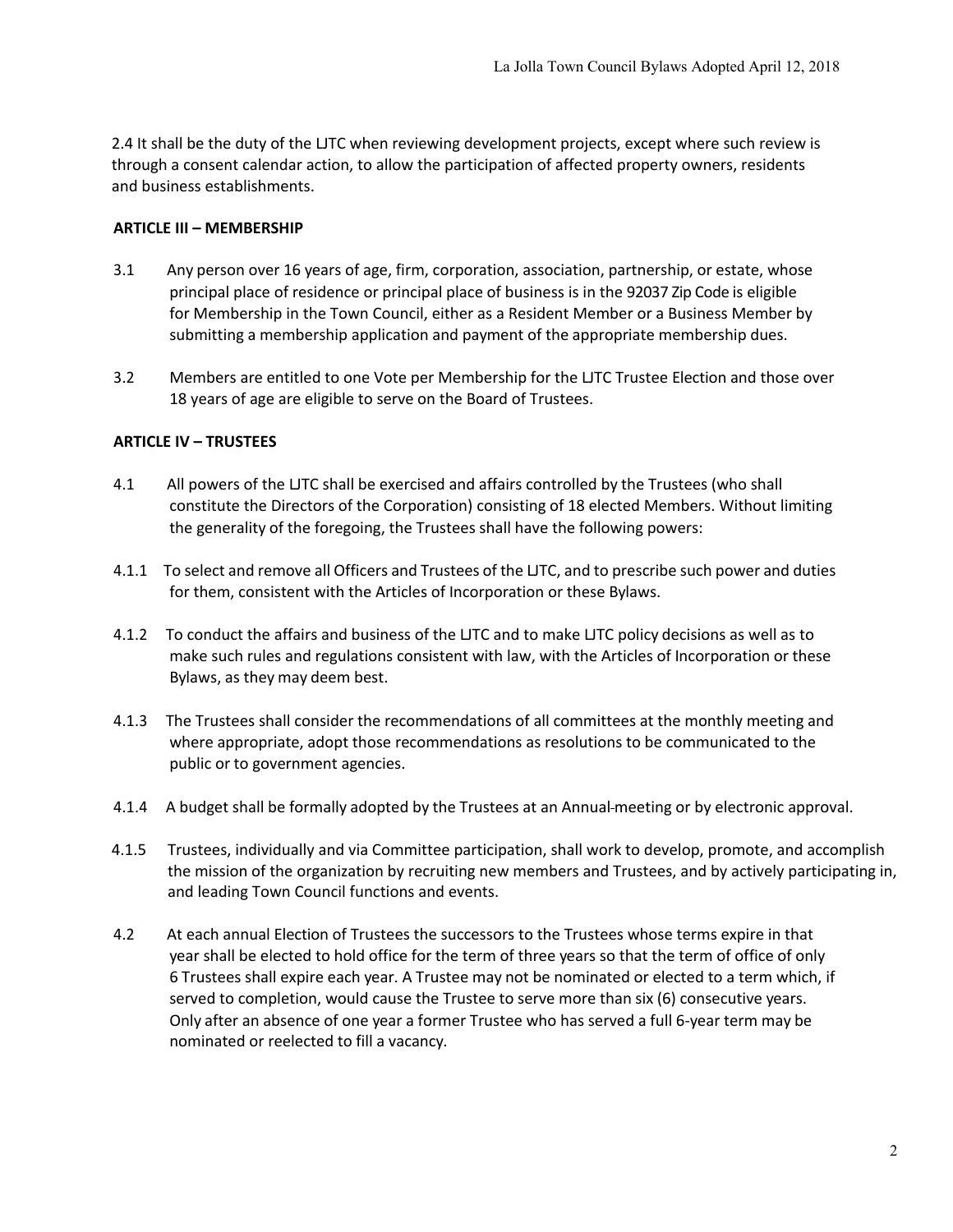- 4.3 Trustees shall be elected as follows:
- 4.3.1. The LJTC President shall appoint a Chairman and members of the Nominating Committee, drawn from Trustees who have at least of one year experience in office. Nominations shall thereafter be officially opened, with immediate notice to Members, Trustees and the public. Local media will be informed of the election and the candidates.
- 4.3.2 At least 21 days prior to the Trustees' meeting, the Nominating Committee shall interview and present to the LJTC Officers the names of Nominees. Candidates must reside or work within the 92037 Zip Code and must have attended a minimum of three La Jolla Town Council meetings in the 12 months prior to the Election. The Committee shall obtain from each Candidate a completed Consent to Serve form prior to submission of names to the President. LJTC reserves the right to verify La Jolla addresses provided by Candidates. Candidates may be asked to provide proof of same, such as a utility bill. The following information must also be submitted by each Candidate to the Committee in order to qualify as a Trustee:
	- Candidate's name, occupation, residential address, business address, phone number, Email.
	- A Trustee Statement of not more than 120 words describing:
		- (1) the Candidate's qualifications; and
		- (2) the Candidate's commitment to devote at least four hours of their time each month (not including attending Town Council meetings) to actively recruit new members and Trustees, and/or participating in, or leading Town Council functions and events.
- 4.3.3 The Nominating Committee shall prepare a list of eligible candidates and shall certify it to the President, who shall submit it to the Trustees.

 The Director of Communications shall announce the Nominees and release the information to the public via print and electronic media. Whereupon, nominations will be closed and no longer accepted.

- 4.3.4 Thereafter the President shall appoint an Election Committee, which shall develop a procedure for secure electronic voting of the full Membership.
- 4.3.5 The Election Committee will create and distribute electronic ballots to the full Membership and compile and certify the results of the electronic vote. The Committee shall Email the ballot to all members who have provided their email addresses. The Committee shall set the period for voting, not to exceed 14 days.
- 4.3.6 All ballots shall be counted by the Election Committee at least two days prior to the next Trustees' meeting. Election results shall be reported at the next Trustees' meeting. The nominees who receive the greatest number of votes to fill the total number of vacancies shall be elected. Any tie vote shall be decided by majority vote of the Trustees.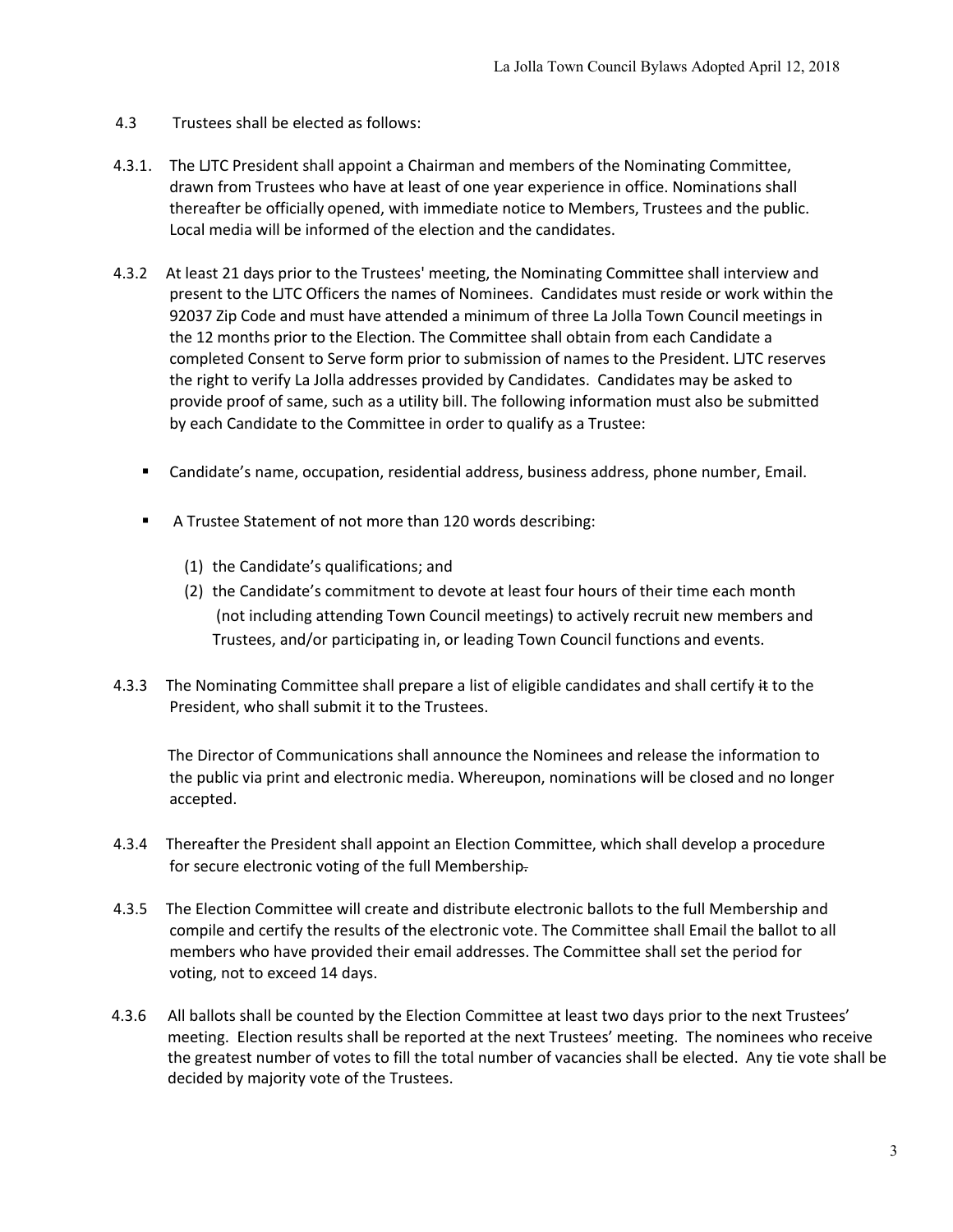- 4.3.7 Trustees may be seated only if they are an LJTC regular Member in good standing, with Yearly Membership Paid.
- 4.3.8 The Trustees shall meet monthly or as needed. An Annual meeting shall be for the purpose of installing Officers and any other business. Special Meetings of the Trustees for any purpose shall be called by the Secretary at the written request of the President, or by any three or more of the Trustees. Notice of the time, place, and purpose of any Special Meeting shall be given either in person or by telephone, mail, or E-mail at least three days prior to the date of the meeting.
- 4.4 Fifty percent plus one of the then seated Trustees shall constitute a quorum for the transaction of regular business of the LJTC.
- 4.5 Trustee Terminations:
	- (1) A Trustee's term can be terminated at the discretion of the President, if the Trustee has 3 or more unexcused absences from regular meetings in a 12 Month period. The vacancy shall be created at the end of the third absence from a monthly meeting and can be filled immediately.
	- (2) A Trustee's term is automatically terminated if his or her regular Membership qualifications are not met as set forth in Article III herein.
	- (3) Trustees will be terminated if Yearly Memberships are not paid within one month of first Renewal Notification.
- 4.6 Trustee vacancies shall be filled in the following manner:
	- 1) The vacancy will be held over until the next annual Trustee election if the Executive Committee votes to do so, and, if not;
	- 2) At the meeting next following the event creating the vacancy, the President shall announce the existence of the vacancy through electronic notification. At the first meeting thereafter, the Trustees shall elect the person to fill the vacancy from those candidates who are LJTC Members in good standing. In order for a nomination to be valid, each candidate so nominated must state, either in person or in writing that he/she is a regular Member of the LJTC and is willing to serve. In the event that a vacancy cannot be filled because of lack of suitable candidates, the vacancy shall be carried over to the next Regular Trustee meeting and acted upon thereafter without an additional announcement. If there are multiple Trustee vacancies of differing classes, which are to be filled at the same meeting, the candidate with the most votes receives the vacant position with the longest term. After discussion of nominees, the Trustees shall vote. Newly elected Trustees shall be installed at the next LJTC meeting.
- 4.7 All Trustees shall serve on at least one LJTC Committee or Joint committee. Failure to do so shall be grounds for immediate termination. In addition, Trustees are expected to **volunteer for and participate in LJTC functions and events on a regular basis.** All Trustees must fulfill their stated Commitment to work 4 hours a month, 48 hours per year. This can be accomplished by recruiting new members, serving on committees or representing LJTC.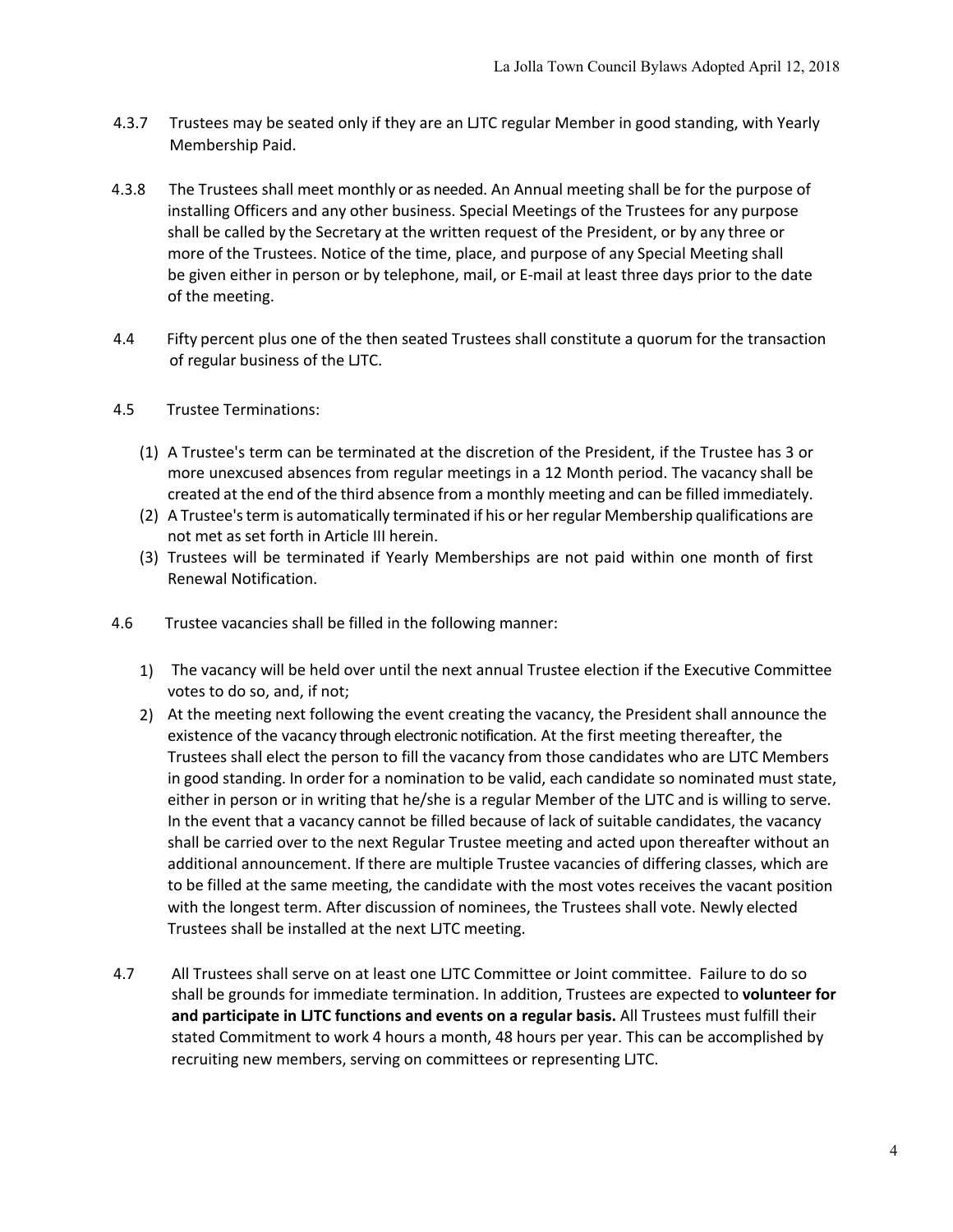### 4.8 Recusals and Abstentions

- (1) Recusal: Any Trustee with a direct economic interest in any project that comes before the LJTC or any committee must disclose the economic interest and must recuse themselves from voting and not participate in any manner as a Trustee for that item on the agenda.
- (2) Abstention: Only in limited circumstances, may Trustees abstain from either voting on an action item, or from participating and voting on an action item. After the vote has been taken, the Trustee must state, for the record, the reason for the abstention. Abstentions are strongly disfavored and should not be used on a regular basis by any Trustee.

# **ARTICLE V – OFFICERS**

- 5.1 The LJTC shall have as Officers a President, First Vice-President, Second Vice-President, Secretary, and Treasurer. The President, First Vice-President and Second Vice-President, Secretary, and Treasurer shall be Trustees. The Officers shall perform those duties normally assumed by such Officers and such other duties as the Trustees may direct. The First Vice President shall perform all duties and exercise all powers of the President when the President is absent or otherwise unable to act; the  $2<sup>nd</sup>$  Vice-President shall perform all duties and exercise all powers of the First Vice-President when the First Vice-President is absent or otherwise unable to act.
- 5.1.1 The President shall be the Chief Executive Officer of LJTC and shall manage and oversee the affairs of LJTC. The President shall preside over all meetings and review annual financial reports. The President must review and provide his or her approval of the minutes of each LJTC meeting in which he or she is in attendance. The President shall perform all duties incident to this office and such other duties as provided in these Bylaws or as may be prescribed from time to time by the Membership. The President has no voting rights except in the case of ties to break a tie vote among Trustees.

The President shall have the following duties:

- Prepare the agenda, and Chair the monthly Trustees' meeting;
- Chair the LJTC Executive meetings;
- Appoint or remove the Chairpersons of all LJTC committees;
- Represent the LJTC before all government agencies and other organizations as required;
- § Approve and sign all official correspondence and communications of the LJTC representing its views;
- Shall cause a Budget to be prepared and submitted to the Trustees;
- § Shall cause a Trustee Roster to be prepared and submitted to the Trustees;
- § Select a Trustees' Nominating Committee and appoint a Trustees' Election Committee;
- The President may appoint a Parliamentarian who is conversant with Robert's Rules of Order Newly Revised;
- Such other duties as may be conferred by a majority Vote of the Trustees;
- Appoint the Appointees to LJTC and joint committees.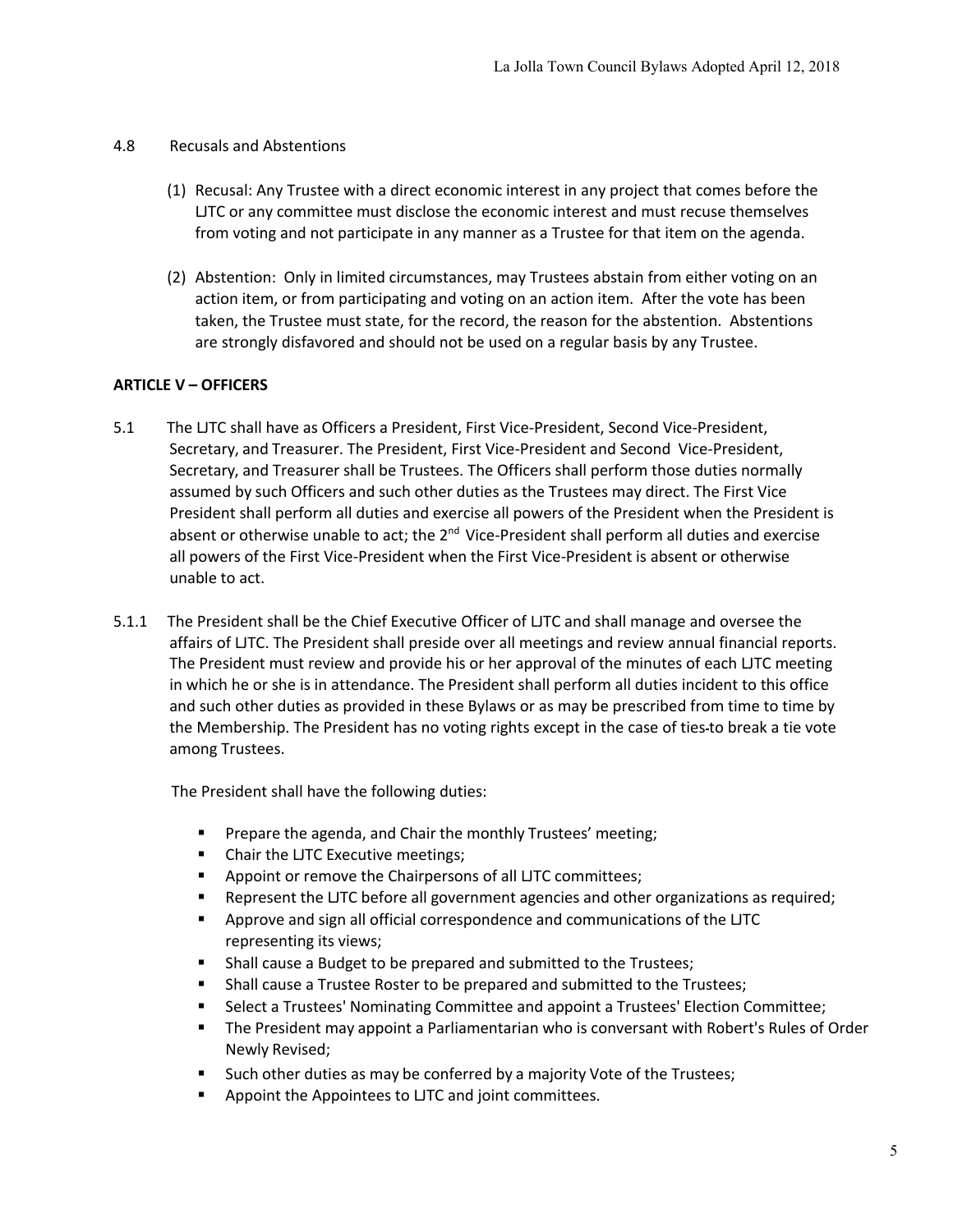■ Review and Approve Plans and Budgets for LJTC Events and Activities, developed with or submitted by Trustees.

## 5.1.2 The **First Vice-President**

The First Vice-President shall also fulfill those duties of the President if the President is unable to Act. The First Vice President shall perform such other duties as may be prescribed from time to time by the Trustees.

The First Vice-President shall have the following duties:

- Chair the Membership Committee;
- Appoint and Manage a Membership Committee which shall: Initiate, plan, coordinate, and implement the annual residential and commercial Membership drives and prepare a report of the current number of Members and the Membership revenue, by type of Membership, which will be submitted each month to be included in the minutes sent out to each Trustee.

#### 5.1.3 The **Second Vice-President**

The Second Vice-President shall also fulfill those duties of the President if both the President and First Vice-President are unable to act.

The Second Vice-President shall have the following duties:

- § Chair and Manage the Social Event Committee;
- Develop Plans and Budgets for Social Events and present them to Trustees for review and approval.

### 5.1.4 The **Secretary**

The Secretary shall keep the minutes of all LJTC meetings, shall be the custodian of the corporate records, shall give all notices as required by law or by these Bylaws, and generally shall perform all duties incident to the office of secretary and such other duties as may be required by law, by the Articles of Incorporation, or by these Bylaws, or which may be assigned from time to time by the Trustees. The Secretary shall maintain an attendance record of Members and candidate Members and Membership roster. The roster must be provided by LJTC immediately upon any change. The Secretary will also provide the same at each LJTC meeting and record, prepare, and maintain minutes of the actions at each LJTC meeting and make that information available to Members.

The Secretary shall have the following duties:

- Provide minutes at least four (4) calendar days prior to the next regular meeting. Any corrections, additions and/or deletions to the minutes must be discussed and adopted by a majority Vote of Trustees that were present at that particular LJTC meeting. Copies of approved minutes shall be available to the public and the City within four (4) calendar days of the next scheduled meeting.
- **•** Provide copies of corporate correspondence to the LJTC and general public upon request of the LJTC, the City, or any Member of the general public. Corporate correspondences are meeting agendas, Treasurer's financial reports, meeting minutes, committee reports, letters received addressed to the organization and letters sent on behalf of the organization. Both the Secretary and President shall sign the approved minutes of LJTC meetings.
- Record and keep track of attendance at the Trustees' Meeting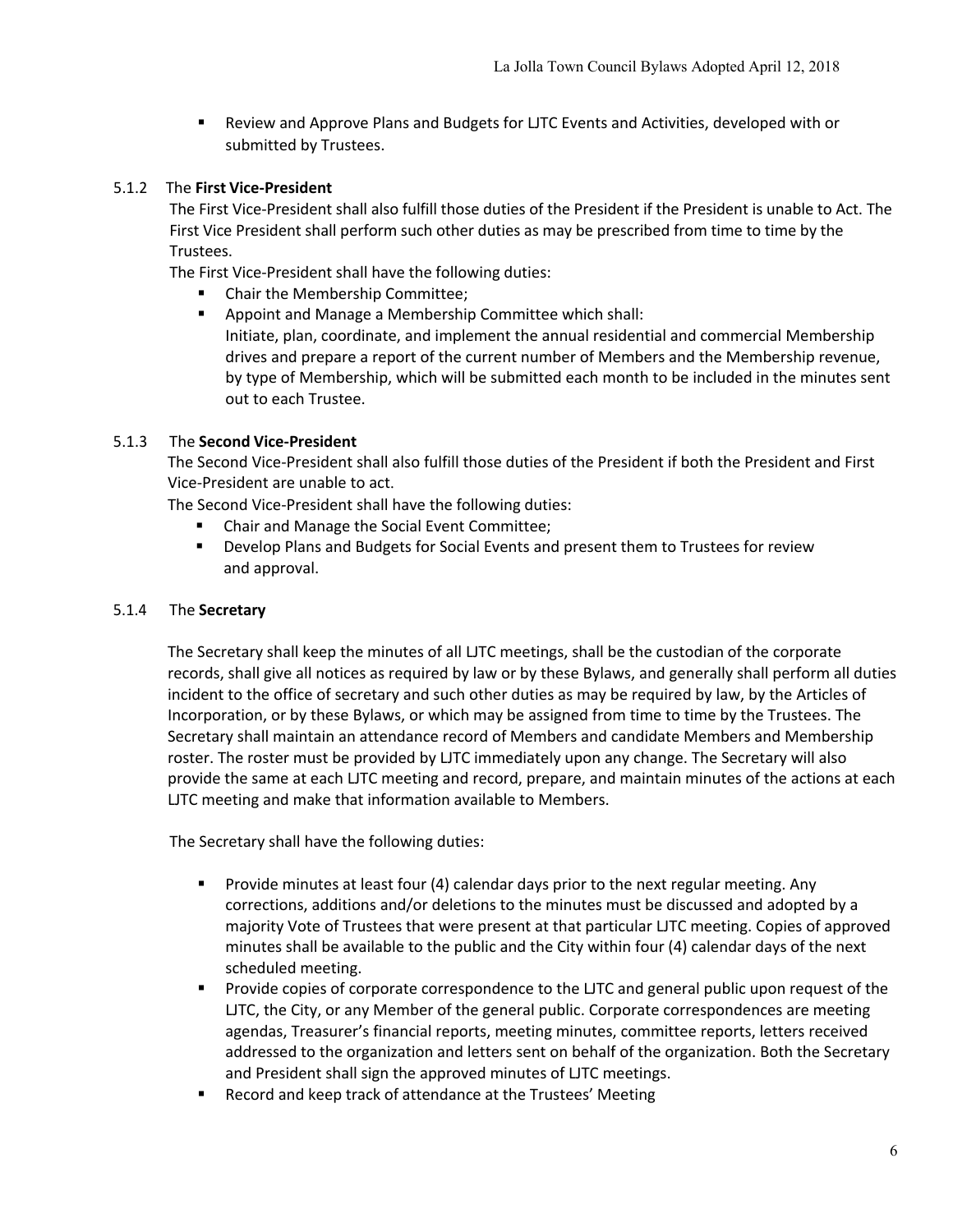Record approval of the minutes and keep the minutes of the Executive meetings.

## 5.1.5 The **Treasurer**

The Treasurer shall have charge and custody of all funds of LJTC, shall deposit such funds as required by the Trustees, shall keep and maintain adequate and correct accounts of all business transactions, shall render reports and accountings to the Trustees and shall in general perform all duties incident to the office of Treasurer and such other duties as may be required by law, by the Articles of Incorporation, or by these Bylaws, or which may be assigned from time to time by the Trustees. The Treasurer shall submit, at each regular meeting, a written financial report covering all itemizing transactions by category, including amounts donated for specific funds, since the previous report meeting and including account balances at the end of the current period, including any amounts held as specific funds. He or she will also provide copies of the annual reports to the Internal Revenue Service, State of California Franchise Tax Board, State of California Secretary of State, State of California Attorney General Registry of Trusts and any other required corporate submittals.

The Treasurer shall have the following duties:

- Review and report on the income, expenses, and financial position of the LJTC at the Executive Committee Meeting, in the minutes sent to each Trustee, and at the monthly Trustee Meeting;
- Shall prepare and monitor the LJTC's budgets and submit an annual budget at the May meeting for Trustee approval;
- Shall prepare all financial federal, state and local forms as required by law;
- Shall provide such official reports to any Trustee upon request.
- 5.2 The Officers shall be elected as follows:
- 5.2.1 The Executive Committee shall poll the Trustees to identify those Trustees interested in running for an Officer position.
- 5.2.2. At least 10 days prior to the meeting when Officers will be elected, the Executive Committee shall distribute by email or otherwise its recommendations to the Trustees. All nominees must be LJTC Members in good standing as of the date they are nominated.
- 5.2.3 Following presentation of nominees by the Executive Committee, nominations may be made from the floor by Trustees only.
- 5.2.4 After discussion of nominees, the Trustees shall, at their meeting when Officers will be elected, vote for Officers by written Ballot under the supervision of the Secretary. The Secretary shall count the ballots and certify the election results to the Trustees at that meeting,
- 5.2.5 Newly elected Officers shall take office and be installed at the Trustees' Annual meeting.
- 5.2.6 Officers shall serve for one year or until their successors are elected. The sequential term of President is capped at two terms unless an additional term is approved by a 2/3rds vote of the Trustees, independent of terms served. Notwithstanding anything to the contrary herein and without the necessity of further action by the Board, each past President shall be seated as a Trustee for a period of one year beginning the month he or she leaves office.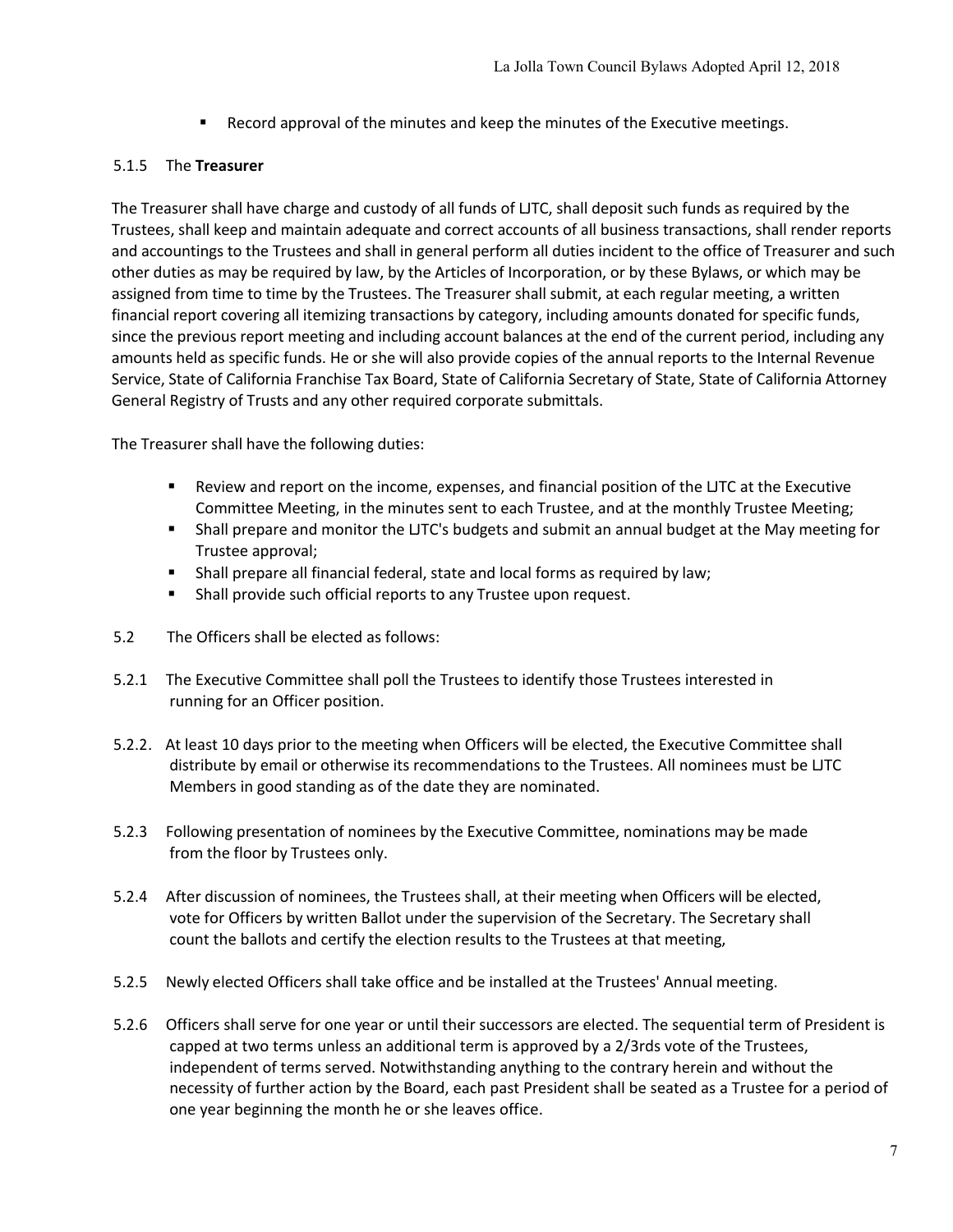- 5.2.7 A vacancy may occur due to death, resignation, removal or disqualification. The Trustees shall fill a vacancy occurring for any Officer by a majority vote of the Trustees. All Officers so appointed shall serve out the unfinished term of the vacating Officer they replace.
- 5.2.8 Any Officer may resign at any time by giving written notice to the Trustees, to the President or to the Secretary. Any such resignation will be effective the date of receipt of such notice or at any other time specified therein; and unless specified therein acceptance of such resignation shall not be necessary to make it effective.
- 5.2.9 Any Officer may be removed, except the President, with or without cause, by the Trustees. Such removal requires a two-thirds (2/3) Vote by the Trustees, with no requirement for a Special Meeting. The President may be removed with or without cause by a three-quarters (3/4) Vote by the Trustees at a Special Meeting called for such purpose. Vote will be by written Ballot.
- 5.2.10 Any Trustee may be removed, except the President, with or without cause, by the Trustees. Such removal requires a two-thirds (2/3) Vote by the Trustees, with no requirement for a Special Meeting. Vote will be by written Ballot.
- 5.2.11 Immediate Past President must remain as a voting member of the Executive Committee for at least one year. This term is renewable yearly by Vote of the Executive Committee, independent of terms served, if the Past President wishes to serve in this capacity beyond their first year as Immediate Past President.

# **ARTICLE VI – COMMITTEES**

#### 6.1 **Standing Committees:**

The President shall propose, and the Trustees shall approve, the creation of standing committees. Each standing committee shall perform such functions as may be determined by the Trustees. Members of committees and subcommittees must be Members in good standing of the LJTC. Such standing committees may be eliminated by Vote of the Trustees at any time.

#### 6.1. (a) Standing Committees:

- Executive Committee
- Membership Committee
- Trustee Nominating Committee
- **EXECTED ELECTION COMMITTEE OPEN TO Trustees who have** served at least two years
- 6.1.1 The President-elect shall appoint the chairs of all standing committees, subject to confirmation by the Trustees.
- 6.1.2 Any Trustee may request appointment to any one or more committee(s).
- 6.1.3 In April, the President sends LJTC appointees to the chairs of Joint and Subcommittees in the month of May to be consistent with other parent organizations. Appointee names are sent to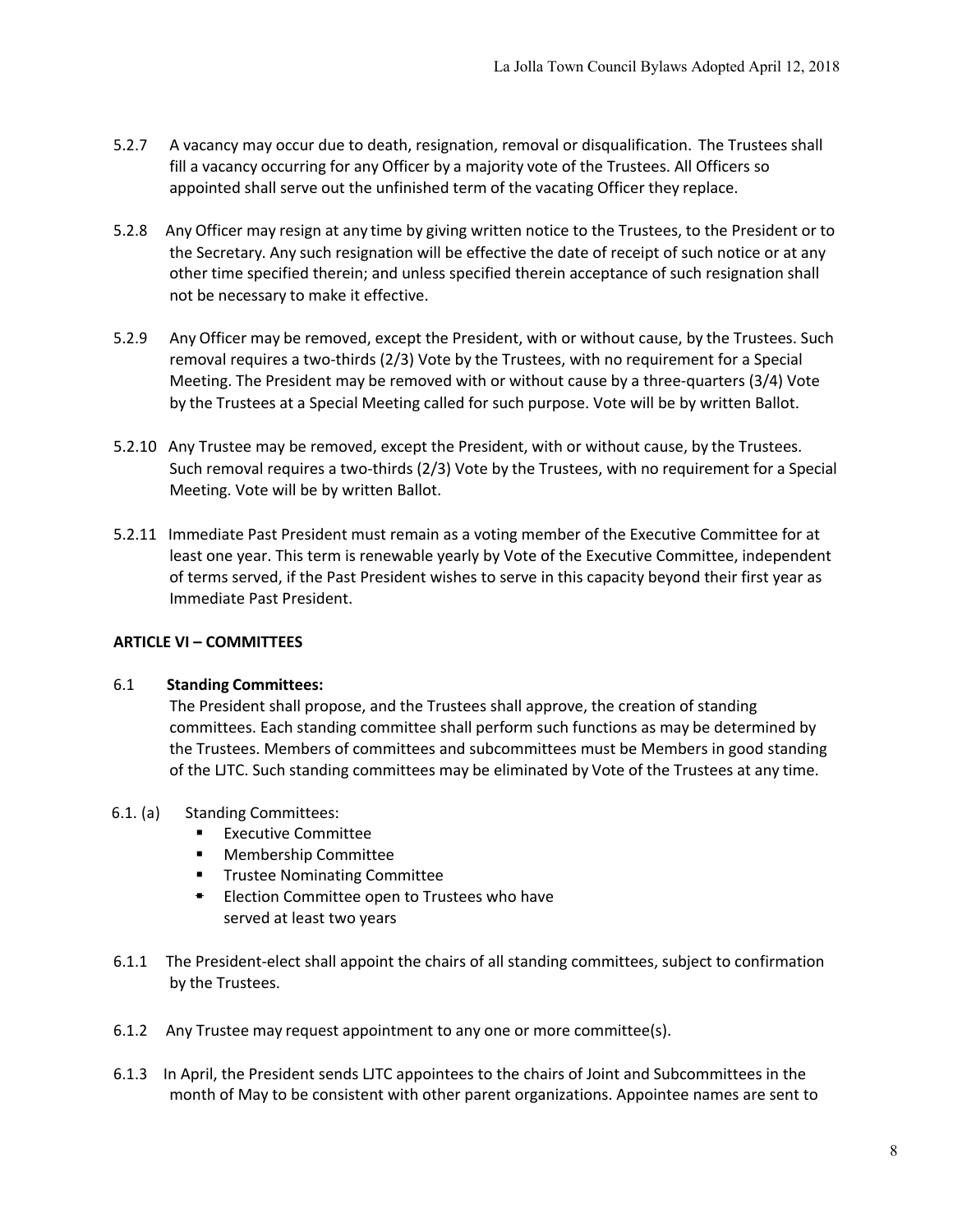the Chair of the appropriate joint and subcommittee ratification. Appointees may be named by the President as needed during the year.

- 6.1.4 Current Joint and Subcommittees of LJCPA:
	- Coastal Access & Parking Board
	- Development Permit Review Committee
	- LJ Shores Permit Review Committee
	- LJ Planned District Ordinance Committee
	- Traffic & Transportation Committee

#### 6.2 **Executive Committee**

An Executive Committee chaired by the President and consisting of the voting members, comprised of the immediate Past President, the First Vice President, the Second Vice President, the Treasurer and the Secretary may, if desired, meet regularly to:

- Review and Approve Membership Plans
- Oversee Budget
- Develop Annual Plan and Goals
- § Consider policy changes and recommendations, which will then be forwarded to the appropriate committee(s) or brought to the Trustees at the monthly meeting for Trustee approval.
- § Vote on Events Proposed by Trustees, Committees or outside organizations. The result of that Vote will include the event(s) in the Annual Plan.

#### 6.3 **Ad Hoc and Special Committees**

The President, with approval of the Trustees, may also cause the creation of such special LJTC committees or ad hoc LJTC committees as may be deemed necessary. These committees shall consist of such persons, and shall have such authority, as shall be proposed by the President and approved by the Trustees.

- 6.4 All ad hoc committees shall dissolve, and their authority and powers shall terminate at the expiration of the year for which they were appointed unless the Trustees vote otherwise.
- 6.5 When there is insufficient time between the action of the committee and the next meeting of the Trustees; and the President of the LJTC has reviewed the issue upon which the committee needs to communicate and deems it unnecessary or inappropriate to call a special meeting of the Trustees; then the President of the LJTC shall have the power to report the views, actions or decisions of a committee without a Trustee resolution.

#### **ARTICLE VII – OPERATIONS**

#### 7.1. **PARLIAMENTARY AUTHORITY**

The rules contained in Robert's Rules of Order Newly Revised shall govern the proceedings at and the conduct of all meetings of the LJTC and its Committees, in all cases to which they are applicable, and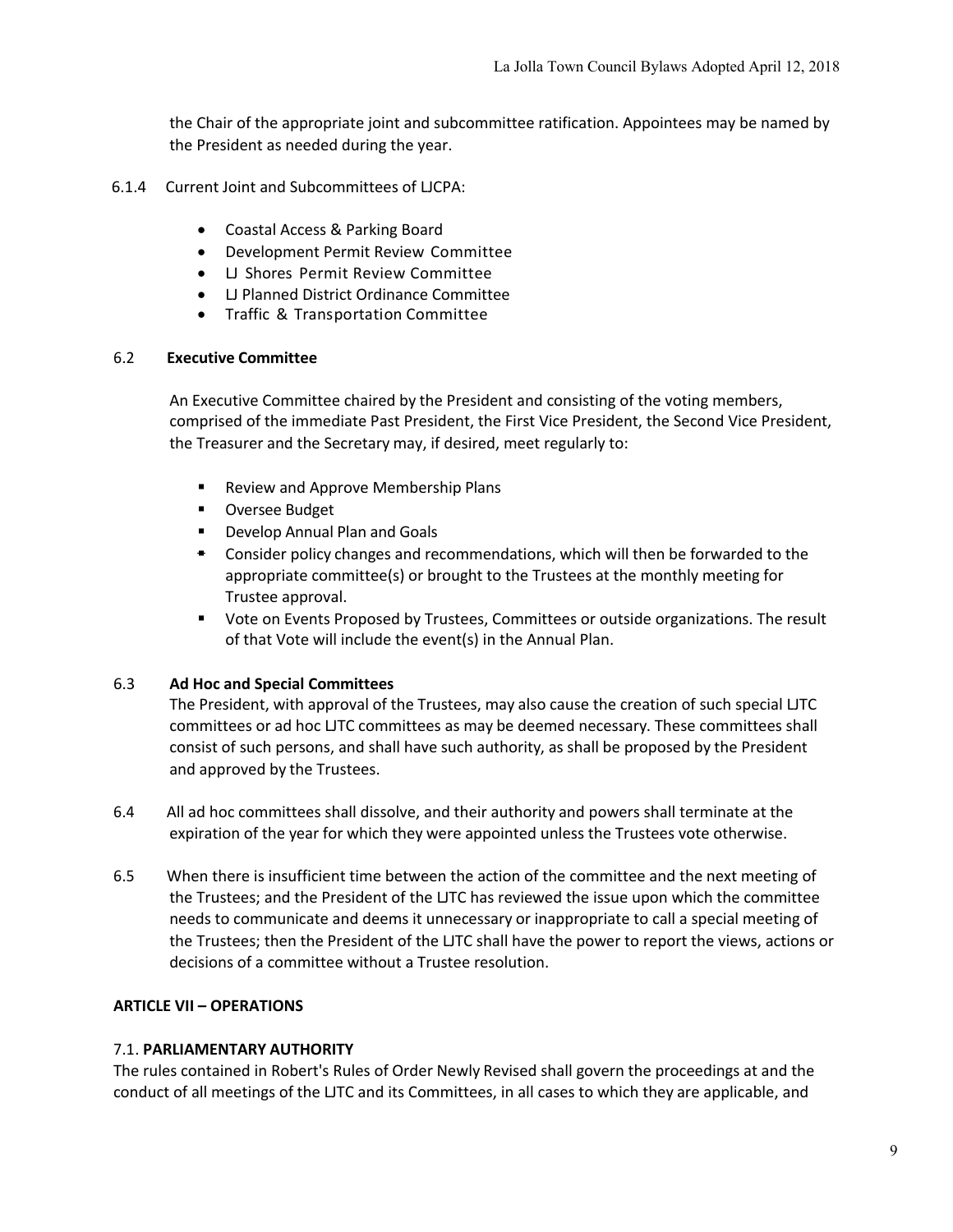which are not inconsistent with these Bylaws or any Standing Rules of the organization.

7.1.1 Trustees must adhere to decorum as stipulated in Robert's Rules of Order Newly Revised. Any Trustee wishing to speak shall do so, but first must be recognized by the Chair. Trustees shall speak only from his or her chair. Trustees who fail to comply with rules of decorum will only be given one warning. If non compliance continues, Trustees are subject to termination.

# 7.2. **AMENDMENT OF BYLAWS**

These Bylaws may be amended by a two-thirds Vote of the Trustees, taken at any meeting of the Trustees, provided that written notice of the meeting and the general nature of the proposed amendment shall have been provided to each Trustee at least ten days before the meeting. At the meeting further amendments may be proposed from the floor and adopted so long as they pertain to the noticed amendment.

## 7.3. **STANDING RULES**

Standing Rules may be adopted by two-thirds Vote of the Trustees at any regularly scheduled meeting or at a Special Meeting. Standing Rules define and clarify operational procedures for the organization, its committees, agents and employees. Proposed Standing Rules must be reviewed and recommended by a majority Vote of the Executive Committee and must be submitted in writing to Trustees at least 10 days before the meeting.

## 7.4. **VOTING**

The Annual Election of Trustees will be conducted by electronic ballot and the Annual Election of Officers will be conducted by written or electronic ballot. All other matters brought forward for voting to the Trustees shall be voted on by a show of hands except as otherwise provided herein.

# 7.5. **CODE OF ETHICS**

The LJTC Code of Ethics, a separate governing document, incorporated herein, defines the standards of conduct and integrity for the LJTC organization, its Officers, Trustees, committees, agents and employees. All Trustees are required to sign a Conflict of Interest form acknowledging compliance with the Code of Ethics.

#### **7.6 COMMUNICATIONS AND TRUSTEE INFORMATION SAFEGUARDS**

7.6.1 Trustee Contact Information and LJTC Membership Rosters are CONFIDENTIAL and cannot be distributed outside LJTC or used for any business or community volunteer purpose or personal use. Trustee Roster shall be distributed to all Trustees and Officers to facilitate and encourage communication.

7.6.2 Trustees wishing to send a group Email to the Membership List may only do so with prior approval of the Executive Committee. Only matters directly pertinent to the business affairs of LJTC will be considered for approval.

7.6.3 Trustees shall not state that they are representing the LJTC in public communications unless specifically directed by the President to be the official spokesperson of the LJTC. This includes, but is not limited to, written communications, public testimony and newspaper interviews.